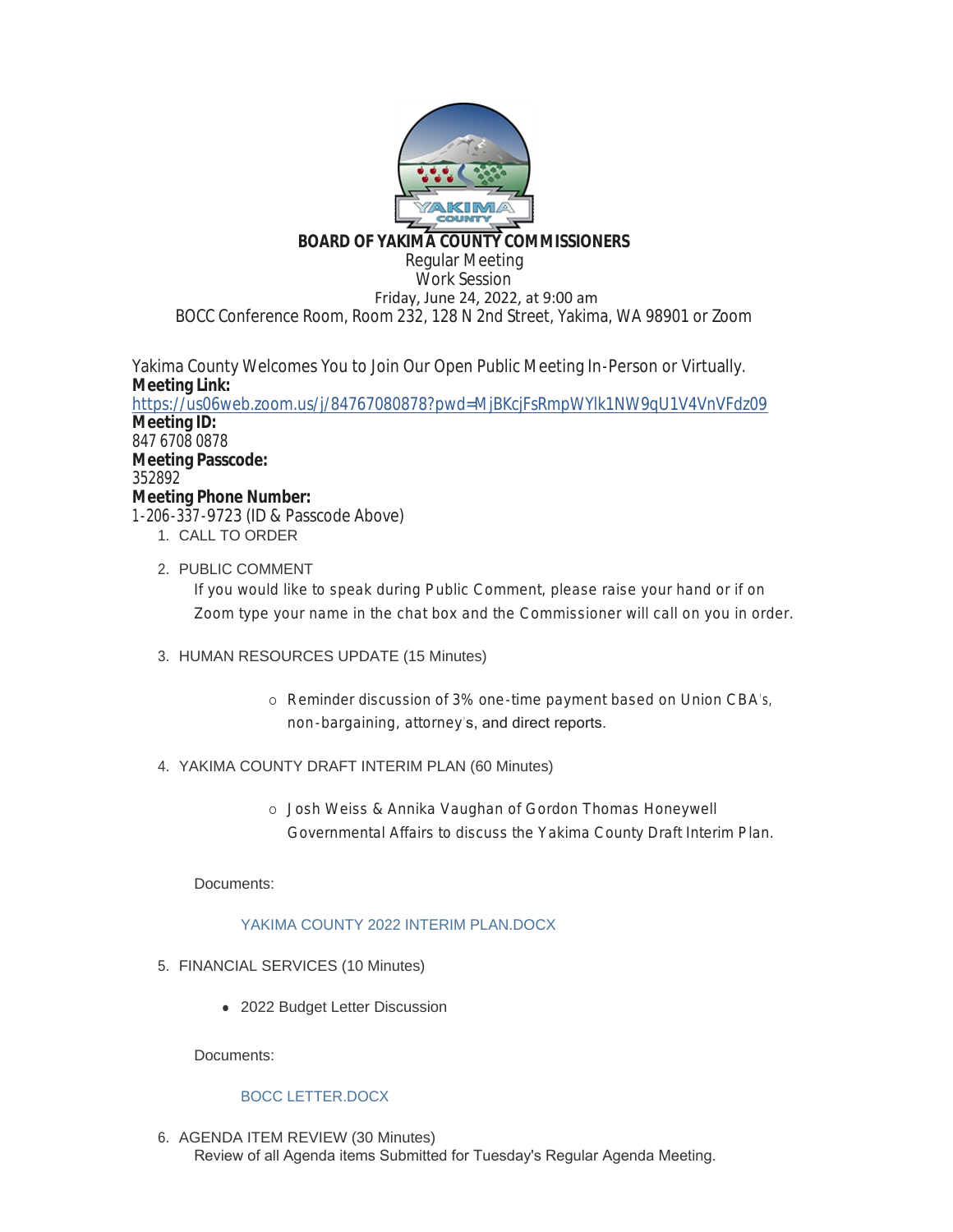#### 7. COMMISSIONER UPDATES/ GENERAL DISCUSSION

1. Board of Health Interview Questions - Commissioner Linde

#### 8. ADJOURN

All work sessions are recorded and will be available to view on the BOCC website at https://www.yakimacounty.us/AgendaCenter/Board-of-Commissioners-2 .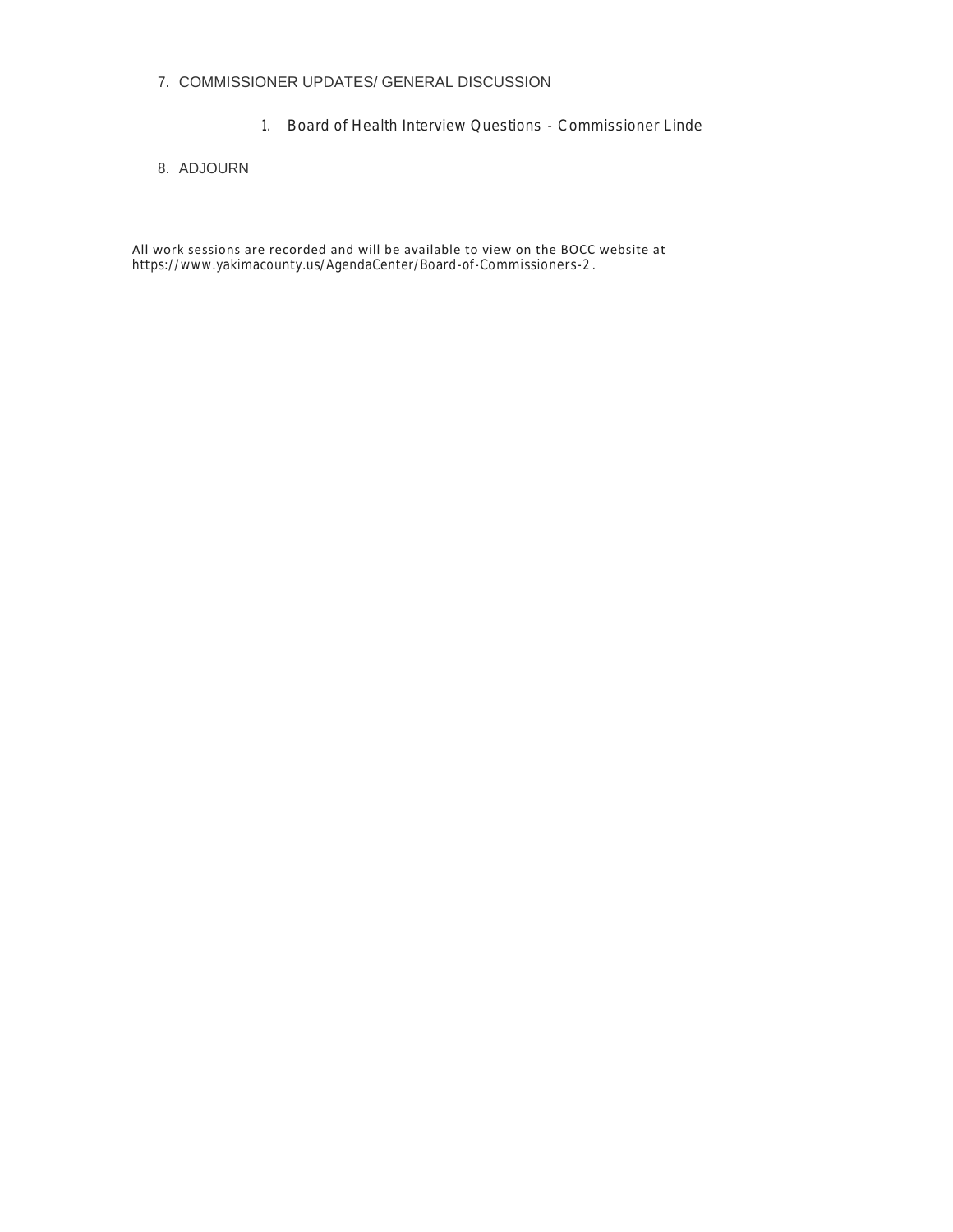

### **MEMO**

| DATE:        | May 24, 2022                                                                 |
|--------------|------------------------------------------------------------------------------|
| TO:          | <b>Yakima County Commissioners</b>                                           |
| <b>FROM:</b> | <b>Josh Weiss, Partner</b><br>Annika Vaughn, Government Relations Consultant |
| CC:          | <b>Craig Warner, Financial Services Director</b>                             |
| RE:          | Interim Work Plan                                                            |

### **Introduction**

Legislative interim is an important time to be strengthening relationships, monitoring the political and policy context, and developing strategies for in-session lobbying.

During this time, we will be engaged in a variety of activities, including:

- Tracking state political trends and elections, including meeting new candidates
- Participating in legislative work sessions, hearings, and tours
- Attending WSAC meetings and following the development and adoption of their legislative **priorities**
- Yakima County's process for adopting legislative priorities and setting the foundation for those priorities' success during session
- Building even stronger relationships with current legislators
- Attending various local government conferences

Further, legislators and our legislative partners are engaged in the following work groups or task forces of particular interest to Yakima County:

- Yakima Basin Integrated Plan (YBIP) Implementation Committee
- WSAC/AWC Workgroup on Broadband Best Practices Microtrenching
- Department of Commerce GMA Phase III Review

We will include relevant updates on these activities in our written interim reports.

So that we are budgeting our time in alignment with the County's priorities and are on track to be prepared for next session, this memo outlines two interim activities in additional detail.

### **Establishing Yakima County's 2023 Legislative Priorities**

While the 2023 session will be a "long" 105-day session, it is crucial to have a narrowly focused set of priorities that our delegation will support established before session begins. Given the current economic and political volatility in Washington and the nation, it is particularly important that we are able to adjust our priorities following the general election on November 8.

We recommend the following activities and timeline: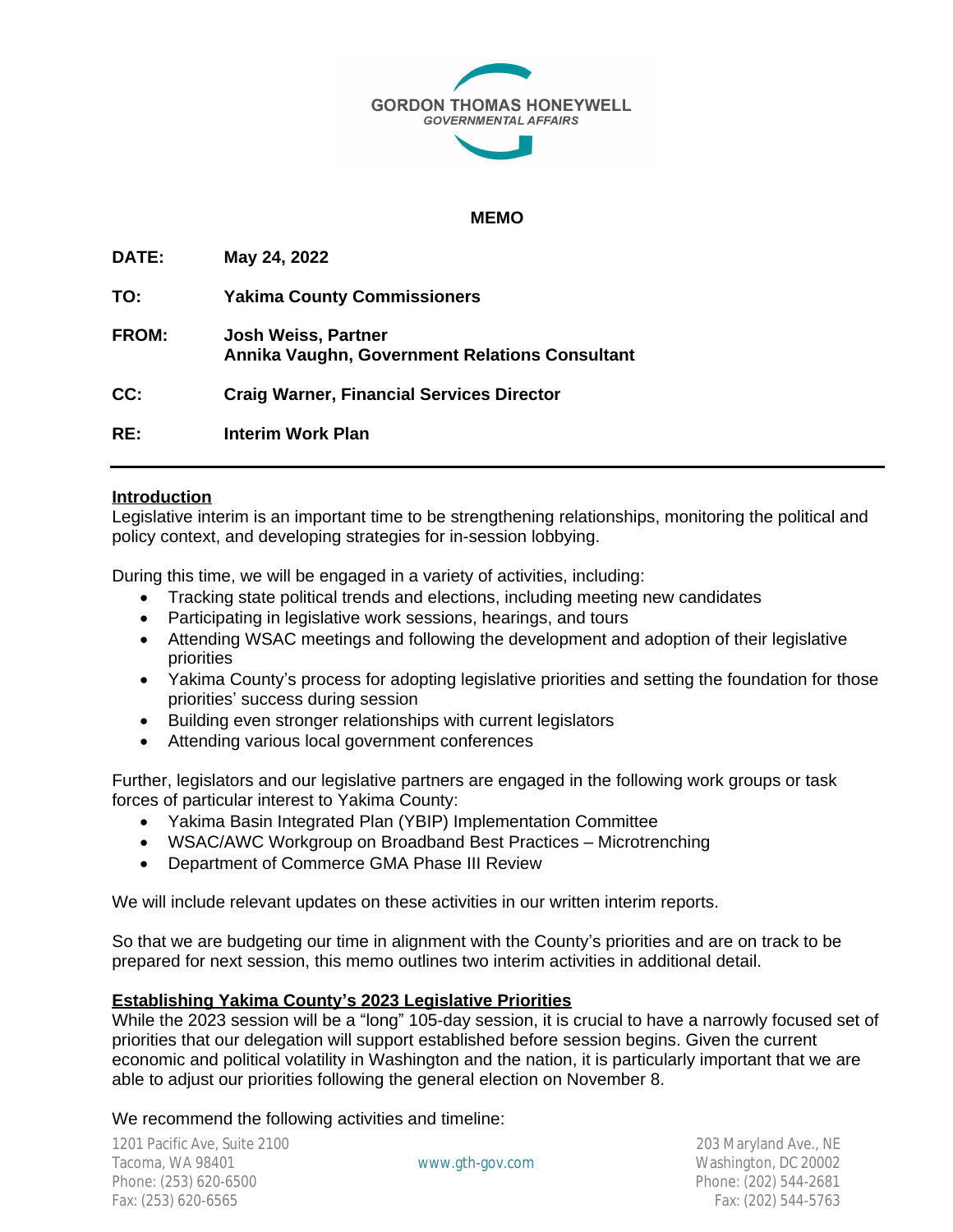

- May through August
	- o Discussions with internal stakeholders to brainstorm possible priorities
	- o Assess delegation priorities
	- $\circ$  GTHGA meet candidates for 15<sup>th</sup> legislative district
- September and October
	- o Narrow possible priorities to those that are most viable
	- o Begin to develop facts and narratives to support them
	- o Begin to secure external stakeholder support and legislative champions
- November
	- o Assess impact of election and state revenue forecast on possible priorities
	- o Finalize priorities
	- o Finalize legislative champions
	- o Develop supporting materials (one-pagers, budget request forms, letters of support, talking points)
- December
	- o Assess impact of Governor's proposed budget
	- o Delegation send-off meeting
	- o Coordinate with legislative champions to plan lobbying strategy
- January 9 Session starts

### **Issues of Special Emphasis**

We can anticipate some topics that the Legislature is likely to consider during the 2023 session that are of particular interest to Yakima County, or items that the County may want to proactively advance. We want to improve our advocacy by developing a deeper understanding of these issues and how the County wants to allocate its political capital.

### Yakima Basin Integrated Plan

GTHGA has participated in the work of the Yakima Basin Integrated Plan (YBIP) for several years on behalf of Yakima County. While GTHGA has been extremely active in past lobbying efforts for the program, over the past year, our participation in YBIP efforts has decreased as the County has prioritized spending political capital on other legislative issues. As we enter the biennial budget year and as the group applies for federal funding opportunities, the County may consider reprioritizing participation in the Integrated Plan to ensure the County's voice is incorporated.

It is unknown what YBIP's priorities will be for the 2023 state legislative session, and recent Integrated Plan meetings have focused on opportunities for federal funding. The County could influence the Plan's development of legislative asks through anticipatory, active participation in Implementation Committee meetings. The County could also set up individual meetings with key legislators to highlight priority projects within the Integrated Plan over the interim. We propose spending time this summer with internal staff and the full Board of Commissioners determining the County's interest in developing a strategy for this work, including determining how YBIP advocacy ranks among our other priorities. The County could also consider coordinating advocacy with partners that align with Yakima County's priority projects.

With new legislators joining Yakima County's delegation, we also recommend highlighting and reiterating past and future work within the Yakima Basin to ensure these legislators are informed on the importance of YBIP's work.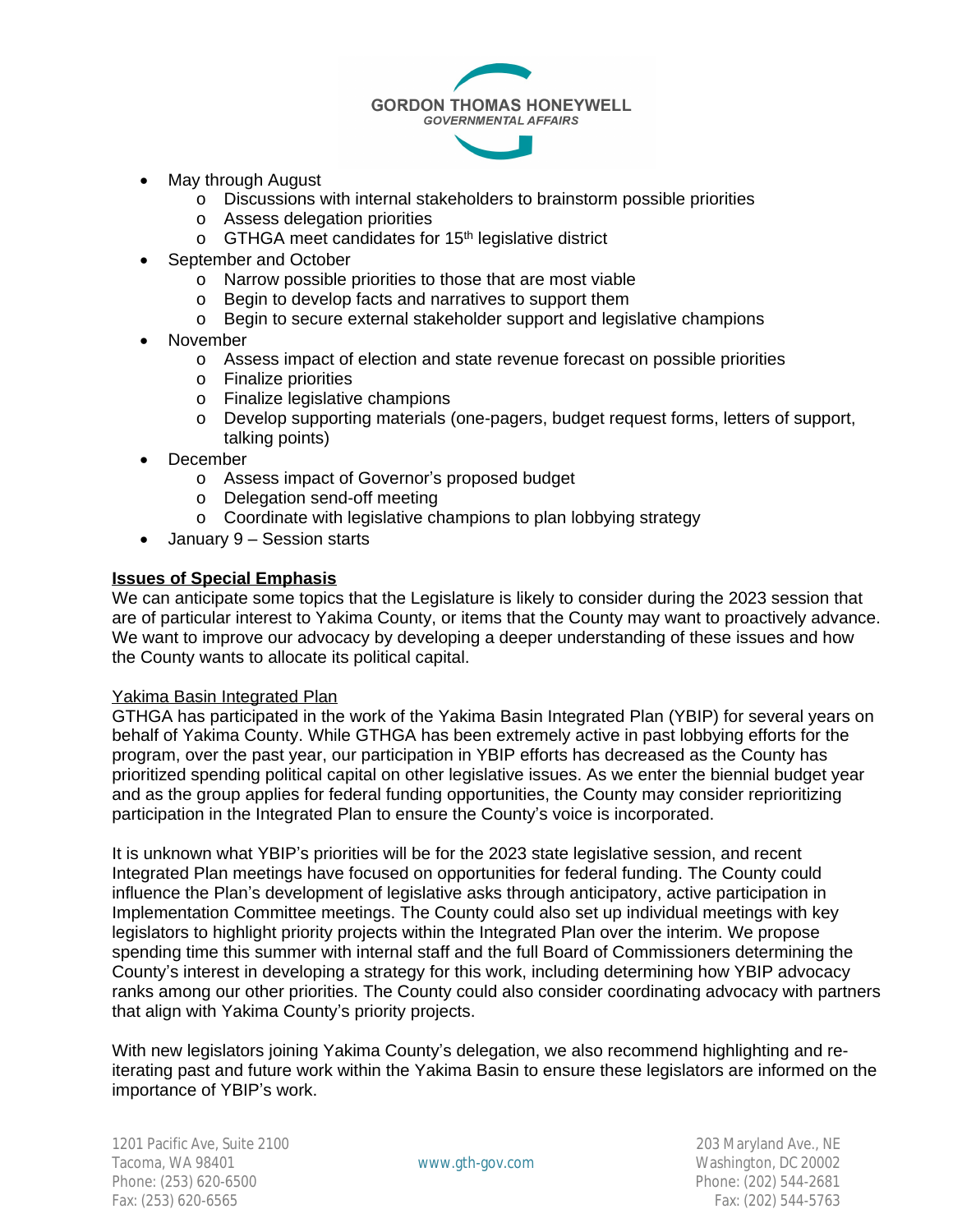

## Funding Source for County Jail

Shifts in state criminal justice policy have resulted in increased costs for Yakima County to operate County jails. The County's facility capacity no longer meets the demand for jail beds, resulting in higher costs to operate jail facilities for existing jail occupants. The need for additional funding to cover these increased costs has come up in several of our conversations with the County.

The WSAC Legislative Steering Committee (LSC) voted to consider legislative proposals for a new funding source to cover criminal justice costs, including the costs associated with operating a new jail or funding for County Sheriff departments.

Given the current and projected makeup of the Legislature, we anticipate difficulties advancing this proposal. We recommend that the County make engagement in WSAC's process a priority. The County should consider nominating one of the Commissioners to participate in this workgroup. We also recommend discussing this topic with our delegation and other key legislators throughout the interim. Legislative dynamics on this issue may shift slightly following the November elections, which may offer more opportunities for bi-partisan engagement on this issue.

### **Conclusion**

We intend this to be a living document that can be amended or modified as needed. We are particularly interested in whether there are any other issues that you would like us to place a special emphasis on.

As always, we look forward to continuing our work together.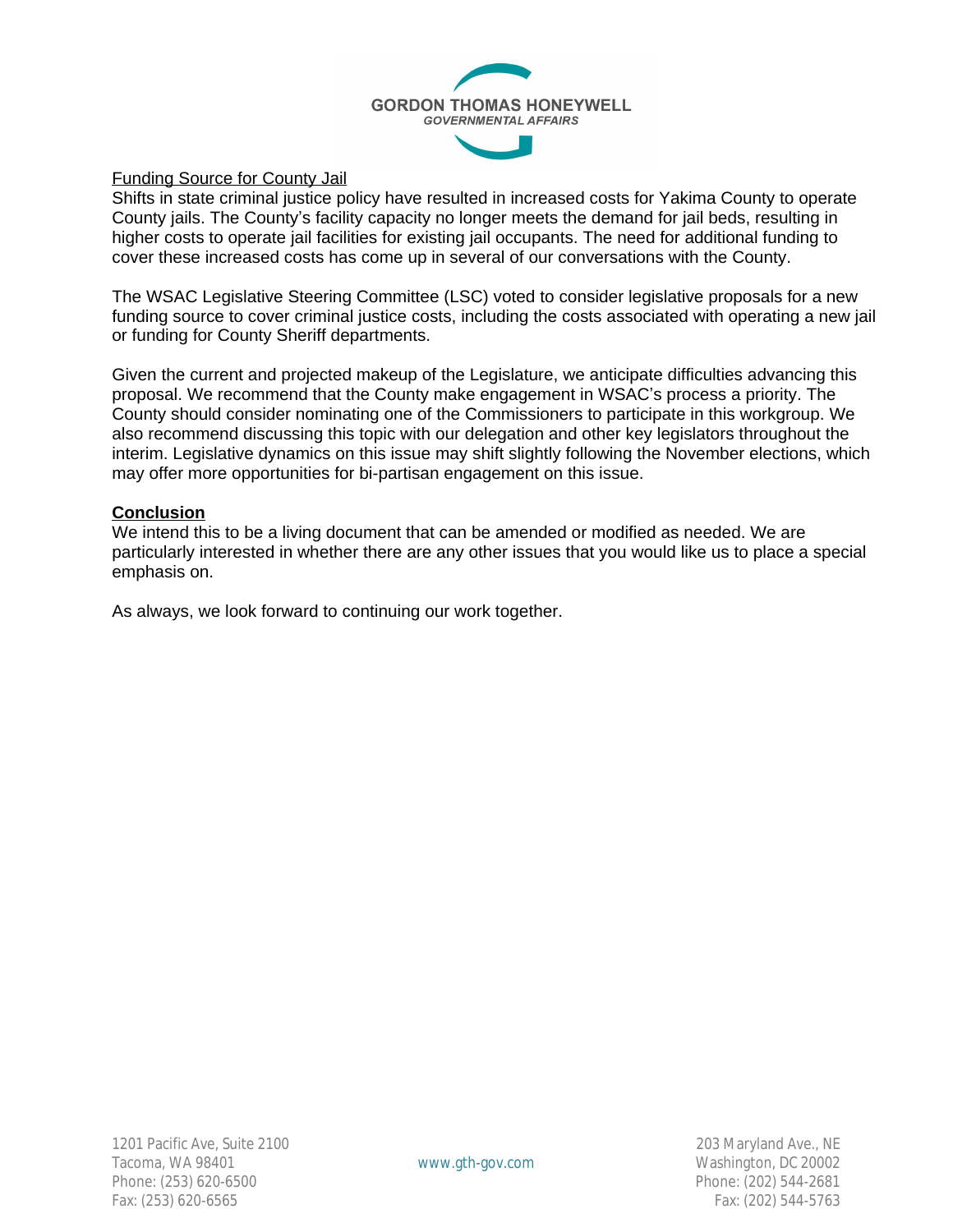# **To: The Citizens of Yakima County Elected Officials and Directors of Yakima County**

# **2022 Budget Message**

Thank you for your interest in the 2022 Budget for Yakima County. There is a lot to the County's annual budget and the following information represents how Yakima County plans to spend the precious resources the citizens have provided to us for 2022. These services are broken into eight priorities of government:

- Economic Development
- Governmental Services
- Health and Human Services
- $\bullet$  lustice
- $\bullet$  Law
- Public Safety
- Public Services
- Quality of Life

There are also specific sections included in the budget related to capital, debt and internal costs that support the eight priorities above.

The central focus of our annual budget is the General Fund, which supports the day-to-day operations of core County services. The County struggles to fund critical services within existing revenues, particularly in the Law, Justice and Public Safety areas, where the General Fund allocates almost 81% of expenditures to these areas.

It is anticipated that revenues, particularly sales tax, will continue to grow year over year, but we are watching this income very closely as Federal stimulus funds dissipate. We anticipate that revenues will stay consistent with the changes of the consumer where on-line retail keeps the sales tax dollars here in the Valley, versus the tax dollars being spent in other parts of the State.

Property taxes continue to be our single largest revenue stream, but with the limitation of 1% total growth plus new construction, it is challenging to keep up with the demands for services. New construction has helped us stay static but limits our ability to meet the needs of our growing community.

The Board of Yakima County Commissioners has focused on the following priorities listing for 2022 to provide enhanced services and support to our citizens:

# **Capital**

- **Sheriff's Office Relocation** The Sheriff is in leased space that has limited ability to update without significant cost and is in a location that limits response times to incidents in both the upper and lower valley.
- **State Fair Park Updates** The County issued a capital bond funded with lodging taxes to significantly upgrade existing facilities at State Fair Park. These projects will continue to be completed up to the limitations of the funding available.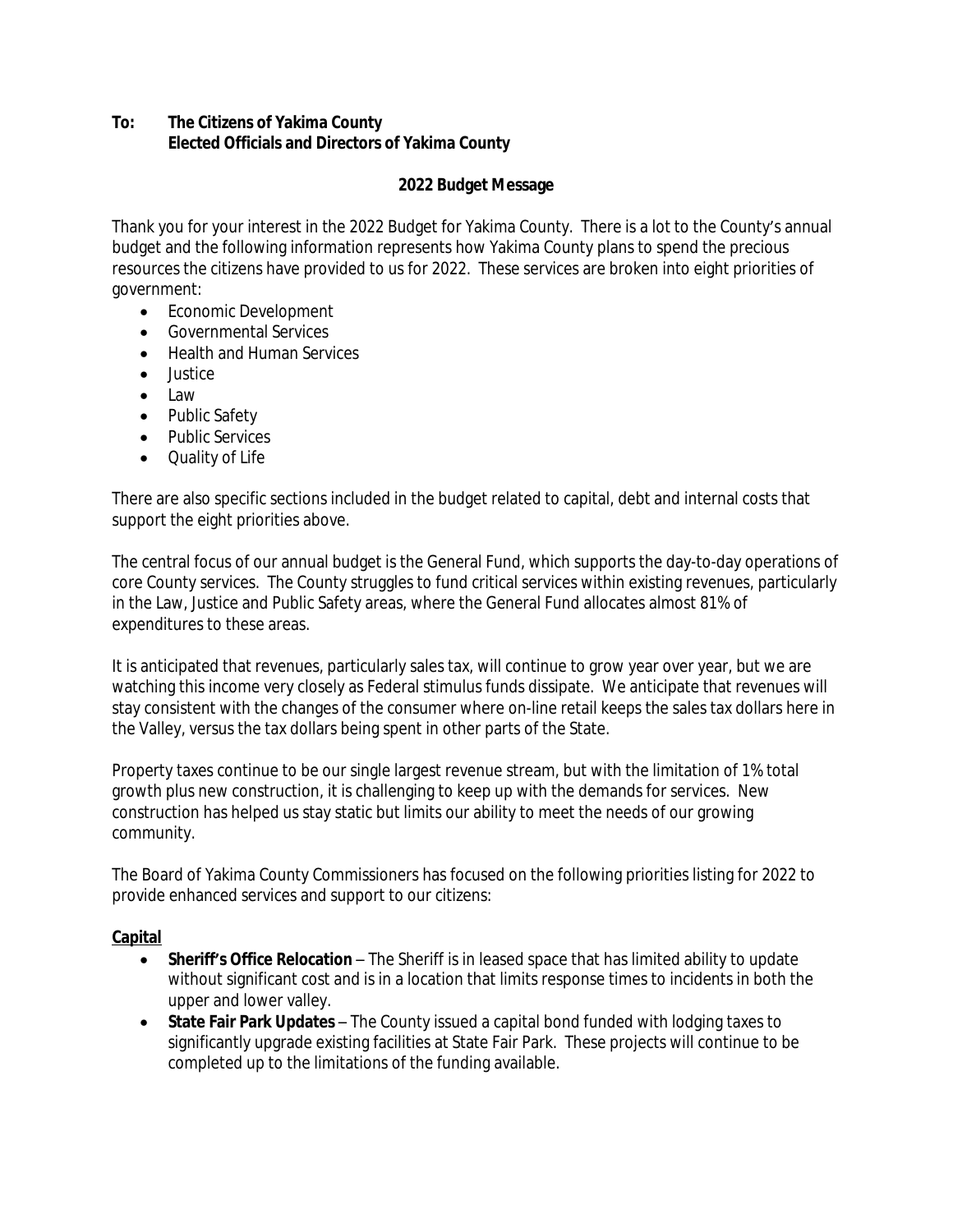**Jail Contingency Plans** – The jail in downtown Yakima is now at 37 years old and in need of significant capital updates. Additionally, the design of the facility did not anticipate the significant issue with felons and gangs that we have with today's inmates.

# **Operational**

- **County Classification/Pay Restructure** As almost all businesses can attest, finding educated and skilled labor, is anticipated to continue to be a challenge for the County in 2022. A full review of all positions at the County for proper classification, along with a pay study of comparable counties and other entities that have employees with similar classifications, will be conducted in 2022 with the anticipation that the results will be used to support development of the 2023 Budget.
- **Ambulance Request for Proposal (RFP)** The County will be sending out an RFP for ambulance services for the County with the overall goals of lower cost, providing newer equipment and improved response times.
- **New Health Board per HB1152**  The 2021 State Legislature, per House Bill 1152, requires the counties to make changes to the local health boards. It is required to be updated and in place by July 1, 2022.
- **Contract for Services –** Working with the Yakama Nation to provide services on this land within the Nation has always been a challenge for the County. Developing a relationship with the Nation to work with them to gain Federal support for issues on this land within the Nation is a priority for Yakima County.
- **YCWRS Well Drilling Code Update-**It is Yakima County's goal to allow for providing access to water in two areas of the County currently not allowed to drill wells. These areas include the Wenas Valley and the Ahtanum Valley area. Yakima County is working to find mitigation measures to overcome the issues in these two areas.
- **Regional Dispatch –** There are currently three main dispatch functions in Yakima County. It is the vision of the County to be able to work to consolidate these services to provide better communications between partner entities and provide better communication services in the event of a significant event.

## **Other**

- **ARPA Funding/Allocation** Yakima County plans to allocate the Federal ARPA funds to the community through a grant process that will open for applications in April of 2022. Presented projects will be reviewed and awarded contracts later in 2022.
- **Mental Health Sales Tax Allocation –** Yakima County began collecting a mental health sales tax in 2020 just as the COVID pandemic arrived. This has delayed our ability to spend these resources, but there have been many positive steps towards determining the future use of these funds. The County has completed the adult SIMS mapping and is in the process for the juvenile SIMS mapping.
- **Single Countywide Radio System for First Responders –** Yakima County has entered into an agreement to review our radio system used by our first responders. This includes all law enforcement agencies and fire agencies in the County. Results will provide options for a future capital project to fund a system that will resolve communications during a crisis.

In addition to these priorities within the County, the County is very active with priorities for the State Legislature to ensure that State law makers meet their responsibility to fund critical County services.